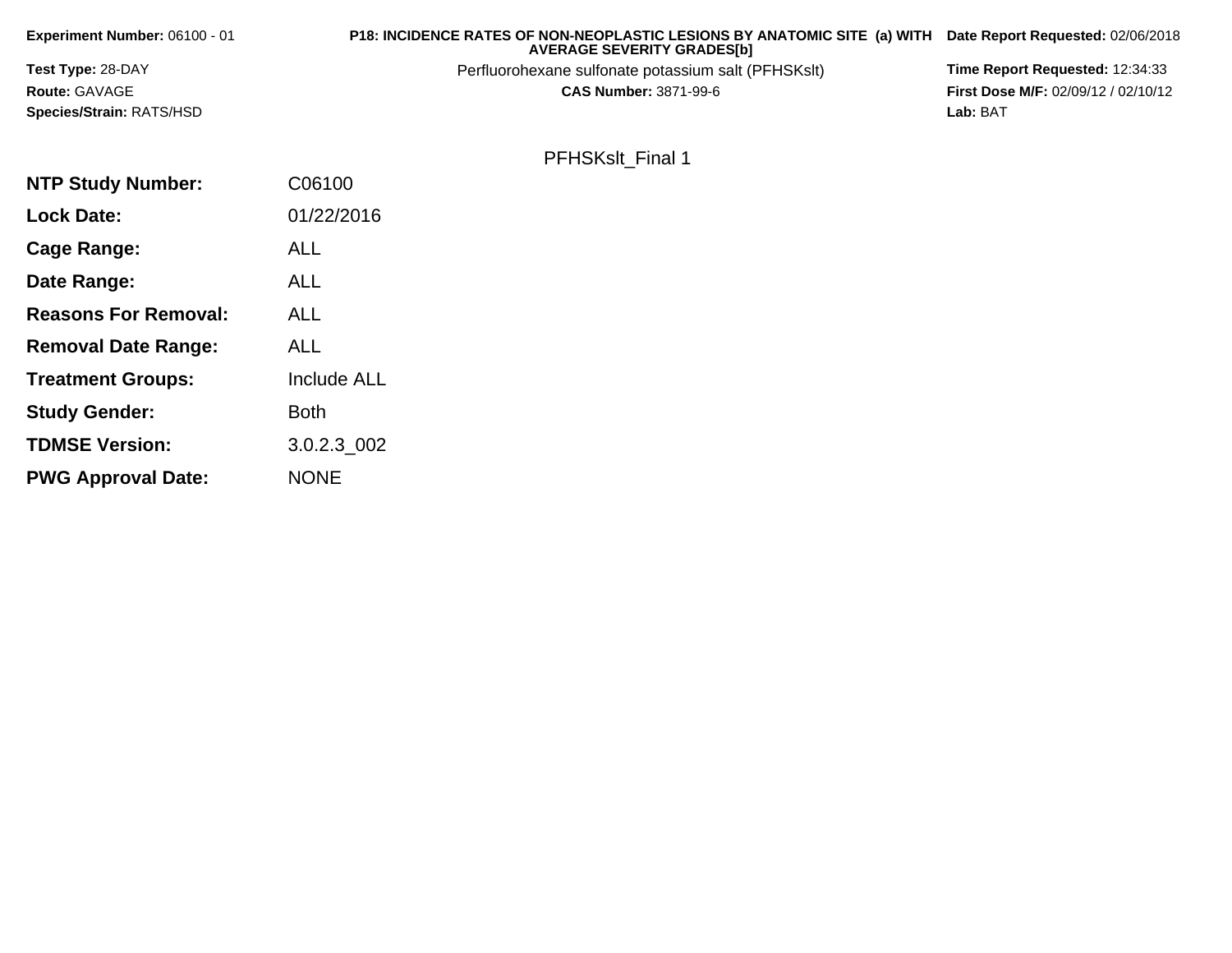| Experiment Number: 06100 - 01                                                            |                                                     | P18: INCIDENCE RATES OF NON-NEOPLASTIC LESIONS BY ANATOMIC SITE (a) WITH Date Report Requested: 02/06/2018<br>Time Report Requested: 12:34:33 |               |              |            |             |
|------------------------------------------------------------------------------------------|-----------------------------------------------------|-----------------------------------------------------------------------------------------------------------------------------------------------|---------------|--------------|------------|-------------|
| Test Type: 28-DAY                                                                        | Perfluorohexane sulfonate potassium salt (PFHSKslt) |                                                                                                                                               |               |              |            |             |
| Route: GAVAGE                                                                            |                                                     | CAS Number: 3871-99-6                                                                                                                         |               |              |            |             |
| Species/Strain: RATS/HSD                                                                 |                                                     | Lab: BAT                                                                                                                                      |               |              |            |             |
| Harlan Sprague Dawley RATS MALE                                                          | 0mg/kg/d M                                          | .625mg/kg/d M                                                                                                                                 | 1.25mg/kg/d M | 2.5mg/kg/d M | 5mg/kg/d M | 10mg/kg/d M |
| <b>Disposition Summary</b>                                                               |                                                     |                                                                                                                                               |               |              |            |             |
| <b>Animals Initially In Study</b><br><b>Early Deaths</b><br><b>Survivors</b>             | 10                                                  | 10                                                                                                                                            | 10            | 10           | 10         | 10          |
| <b>Terminal Sacrifice</b>                                                                | 10                                                  | 10                                                                                                                                            | 10            | 10           | 10         | 10          |
| <b>Animals Examined Microscopically</b>                                                  | 10                                                  | 10                                                                                                                                            | 10            | 10           | 10         | 10          |
| <b>ALIMENTARY SYSTEM</b>                                                                 |                                                     |                                                                                                                                               |               |              |            |             |
| Esophagus                                                                                | (10)                                                | (0)                                                                                                                                           | (0)           | (0)          | (0)        | (10)        |
| Intestine Large, Cecum                                                                   | (10)                                                | (0)                                                                                                                                           | (0)           | (0)          | (0)        | (10)        |
| Intestine Large, Colon                                                                   | (10)                                                | (0)                                                                                                                                           | (0)           | (0)          | (0)        | (10)        |
| Intestine Large, Rectum                                                                  | (10)                                                | (0)                                                                                                                                           | (0)           | (0)          | (0)        | (10)        |
| Intestine Small, Duodenum                                                                | (10)                                                | (0)                                                                                                                                           | (0)           | (0)          | (0)        | (10)        |
| Intestine Small, Ileum                                                                   | (10)                                                | (0)                                                                                                                                           | (0)           | (0)          | (0)        | (10)        |
| Intestine Small, Jejunum                                                                 | (10)                                                | (0)                                                                                                                                           | (0)           | (0)          | (0)        | (10)        |
| Liver                                                                                    | (10)                                                | (10)                                                                                                                                          | (10)          | (10)         | (10)       | (10)        |
| Hepatocyte, Hypertrophy                                                                  |                                                     |                                                                                                                                               |               | 4[2.0]       | 9[2.0]     | 10 [3.2]    |
| Pancreas                                                                                 | (10)                                                | (10)                                                                                                                                          | (10)          | (10)         | (10)       | (10)        |
| Atrophy                                                                                  |                                                     |                                                                                                                                               |               | 1 [1.0]      | 1[1.0]     |             |
| Salivary Glands                                                                          | (10)                                                | (0)                                                                                                                                           | (0)           | (0)          | (0)        | (10)        |
| Stomach, Forestomach                                                                     | (10)                                                | (0)                                                                                                                                           | (0)           | (0)          | (0)        | (10)        |
| Stomach, Glandular                                                                       | (10)                                                | (0)                                                                                                                                           | (0)           | (0)          | (0)        | (10)        |
| <b>CARDIOVASCULAR SYSTEM</b>                                                             |                                                     |                                                                                                                                               |               |              |            |             |
| <b>Blood Vessel</b>                                                                      | (10)                                                | (0)                                                                                                                                           | (0)           | (0)          | (0)        | (10)        |
| Heart                                                                                    | (10)                                                | (0)                                                                                                                                           | (0)           | (0)          | (0)        | (10)        |
| Cardiomyopathy                                                                           | 3[1.0]                                              |                                                                                                                                               |               |              |            |             |
| <b>ENDOCRINE SYSTEM</b>                                                                  |                                                     |                                                                                                                                               |               |              |            |             |
| <b>Adrenal Cortex</b>                                                                    | (10)                                                | (0)                                                                                                                                           | (0)           | (0)          | (0)        | (10)        |
| Adrenal Medulla                                                                          | (10)                                                | (0)                                                                                                                                           | (0)           | (0)          | (0)        | (10)        |
| a - Number of animals examined microscopically at site and number of animals with lesion |                                                     |                                                                                                                                               |               |              |            |             |
|                                                                                          |                                                     |                                                                                                                                               |               |              |            |             |
| b-Average severity grade(1-minimal;2-mild;3-moderate;4-marked)                           |                                                     |                                                                                                                                               |               |              |            |             |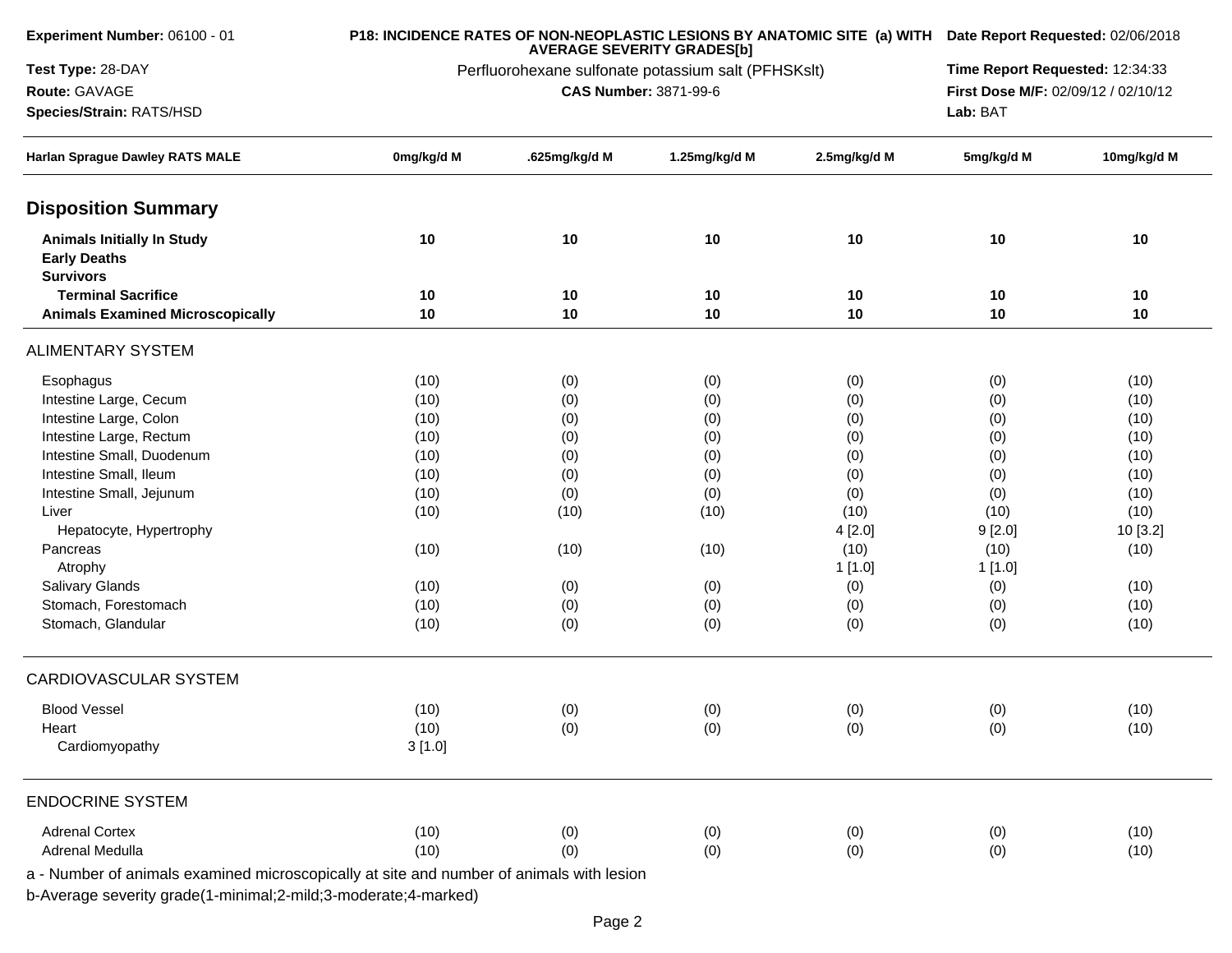| Experiment Number: 06100 - 01                                                            |                                                     | P18: INCIDENCE RATES OF NON-NEOPLASTIC LESIONS BY ANATOMIC SITE (a) WITH Date Report Requested: 02/06/2018<br>Time Report Requested: 12:34:33 |                              |              |                                     |              |
|------------------------------------------------------------------------------------------|-----------------------------------------------------|-----------------------------------------------------------------------------------------------------------------------------------------------|------------------------------|--------------|-------------------------------------|--------------|
| Test Type: 28-DAY                                                                        | Perfluorohexane sulfonate potassium salt (PFHSKslt) |                                                                                                                                               |                              |              |                                     |              |
| Route: GAVAGE                                                                            |                                                     |                                                                                                                                               | <b>CAS Number: 3871-99-6</b> |              | First Dose M/F: 02/09/12 / 02/10/12 |              |
| Species/Strain: RATS/HSD                                                                 |                                                     | Lab: BAT                                                                                                                                      |                              |              |                                     |              |
| Harlan Sprague Dawley RATS MALE                                                          | 0mg/kg/d M                                          | .625mg/kg/d M                                                                                                                                 | 1.25mg/kg/d M                | 2.5mg/kg/d M | 5mg/kg/d M                          | 10mg/kg/d M  |
| Parathyroid Gland                                                                        | (10)                                                | (0)                                                                                                                                           | (0)                          | (0)          | (0)                                 | (8)          |
| <b>Pituitary Gland</b><br><b>Thyroid Gland</b>                                           | (10)<br>(10)                                        | (0)<br>(10)                                                                                                                                   | (0)<br>(10)                  | (0)<br>(10)  | (0)<br>(10)                         | (10)<br>(10) |
|                                                                                          |                                                     |                                                                                                                                               |                              |              |                                     |              |
| <b>GENERAL BODY SYSTEM</b>                                                               |                                                     |                                                                                                                                               |                              |              |                                     |              |
| None                                                                                     |                                                     |                                                                                                                                               |                              |              |                                     |              |
| <b>GENITAL SYSTEM</b>                                                                    |                                                     |                                                                                                                                               |                              |              |                                     |              |
| Epididymis                                                                               | (10)                                                | (0)                                                                                                                                           | (0)                          | (0)          | (0)                                 | (10)         |
| Duct, Exfoliated Germ Cell                                                               | 1[1.0]                                              |                                                                                                                                               |                              |              |                                     |              |
| <b>Preputial Gland</b><br>Prostate                                                       | (10)                                                | (0)                                                                                                                                           | (0)                          | (0)          | (0)                                 | (10)         |
| Seminal Vesicle                                                                          | (10)<br>(10)                                        | (0)<br>(0)                                                                                                                                    | (0)<br>(0)                   | (0)<br>(0)   | (0)<br>(0)                          | (10)<br>(10) |
| <b>Testes</b>                                                                            | (10)                                                | (10)                                                                                                                                          | (10)                         | (10)         | (10)                                | (10)         |
|                                                                                          |                                                     |                                                                                                                                               |                              |              |                                     |              |
| <b>HEMATOPOIETIC SYSTEM</b>                                                              |                                                     |                                                                                                                                               |                              |              |                                     |              |
| <b>Bone Marrow</b>                                                                       | (10)                                                | (10)                                                                                                                                          | (10)                         | (10)         | (10)                                | (10)         |
| Lymph Node, Mandibular                                                                   | (10)                                                | (0)                                                                                                                                           | (0)                          | (0)          | (0)                                 | (10)         |
| Lymph Node, Mesenteric                                                                   | (10)                                                | (0)                                                                                                                                           | (0)                          | (0)          | (0)                                 | (10)         |
| Spleen                                                                                   | (10)                                                | (10)                                                                                                                                          | (10)                         | (10)         | (10)                                | (10)         |
| Thymus                                                                                   | (10)                                                | (0)                                                                                                                                           | (0)                          | (0)          | (0)                                 | (10)         |
| <b>INTEGUMENTARY SYSTEM</b>                                                              |                                                     |                                                                                                                                               |                              |              |                                     |              |
| <b>Mammary Gland</b>                                                                     | (10)                                                | (0)                                                                                                                                           | (0)                          | (0)          | (0)                                 | (10)         |
| Skin                                                                                     | (10)                                                | (0)                                                                                                                                           | (0)                          | (0)          | (0)                                 | (10)         |
| MUSCULOSKELETAL SYSTEM                                                                   |                                                     |                                                                                                                                               |                              |              |                                     |              |
| Bone                                                                                     | (10)                                                | (0)                                                                                                                                           | (0)                          | (0)          | (0)                                 | (10)         |
| a - Number of animals examined microscopically at site and number of animals with lesion |                                                     |                                                                                                                                               |                              |              |                                     |              |
| b-Average severity grade(1-minimal;2-mild;3-moderate;4-marked)                           |                                                     |                                                                                                                                               |                              |              |                                     |              |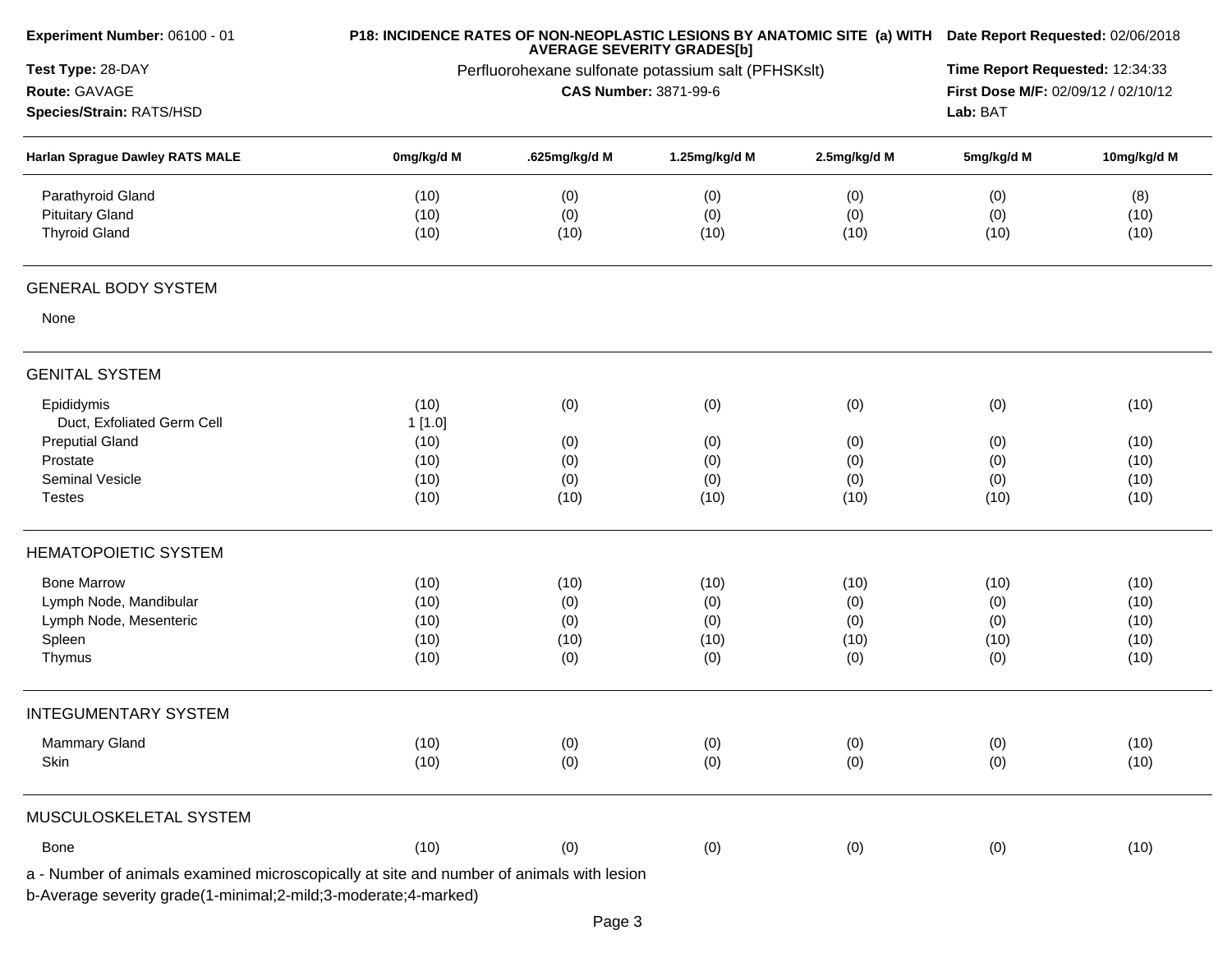|                                                         | Time Report Requested: 12:34:33<br>First Dose M/F: 02/09/12 / 02/10/12<br>Lab: BAT |               |                                                                                 |                                                                   |                                                                                                                          |
|---------------------------------------------------------|------------------------------------------------------------------------------------|---------------|---------------------------------------------------------------------------------|-------------------------------------------------------------------|--------------------------------------------------------------------------------------------------------------------------|
|                                                         |                                                                                    |               |                                                                                 |                                                                   |                                                                                                                          |
| 0mg/kg/d M                                              | .625mg/kg/d M                                                                      | 1.25mg/kg/d M | 2.5mg/kg/d M                                                                    | 5mg/kg/d M                                                        | 10mg/kg/d M                                                                                                              |
|                                                         |                                                                                    |               |                                                                                 |                                                                   |                                                                                                                          |
| (10)                                                    | (0)                                                                                | (0)           | (0)                                                                             | (0)                                                               | (10)                                                                                                                     |
|                                                         |                                                                                    |               |                                                                                 |                                                                   |                                                                                                                          |
|                                                         |                                                                                    |               |                                                                                 |                                                                   | (10)                                                                                                                     |
|                                                         |                                                                                    |               |                                                                                 |                                                                   |                                                                                                                          |
| (10)                                                    | (10)                                                                               | (10)          | (10)                                                                            | (10)                                                              | (10)                                                                                                                     |
| 3[1.7]                                                  |                                                                                    | 1[1.0]        | 4[1.3]                                                                          |                                                                   | 4[1.3]                                                                                                                   |
| Respiratory Epithelium, Inflammation, Chronic<br>5[2.4] |                                                                                    | 1[2.0]        | 5[1.6]                                                                          | 4[1.3]                                                            | 8[2.4]                                                                                                                   |
| (10)                                                    | (0)                                                                                | (0)           | (0)                                                                             | (0)                                                               | (10)                                                                                                                     |
|                                                         |                                                                                    |               |                                                                                 |                                                                   |                                                                                                                          |
|                                                         |                                                                                    |               |                                                                                 |                                                                   | (10)                                                                                                                     |
| (10)                                                    | (0)                                                                                | (0)           | (0)                                                                             | (0)                                                               | (10)                                                                                                                     |
|                                                         |                                                                                    |               |                                                                                 |                                                                   |                                                                                                                          |
| (10)                                                    | (10)                                                                               | (10)          | (10)                                                                            | (10)                                                              | (10)                                                                                                                     |
| 8[1.0]                                                  | 6[1.0]                                                                             | 8[1.0]        | 7[1.1]                                                                          | 5[1.0]                                                            | 3[1.0]                                                                                                                   |
| (10)                                                    | (0)                                                                                | (0)           | (0)                                                                             | (0)                                                               | (10)                                                                                                                     |
|                                                         | (10)<br>1[1.0]<br>(10)                                                             | (0)<br>(0)    | <b>AVERAGE SEVERITY GRADES[b]</b><br><b>CAS Number: 3871-99-6</b><br>(0)<br>(0) | Perfluorohexane sulfonate potassium salt (PFHSKslt)<br>(0)<br>(0) | P18: INCIDENCE RATES OF NON-NEOPLASTIC LESIONS BY ANATOMIC SITE (a) WITH Date Report Requested: 02/06/2018<br>(0)<br>(0) |

\*\*\* END OF MALE \*\*\*

a - Number of animals examined microscopically at site and number of animals with lesion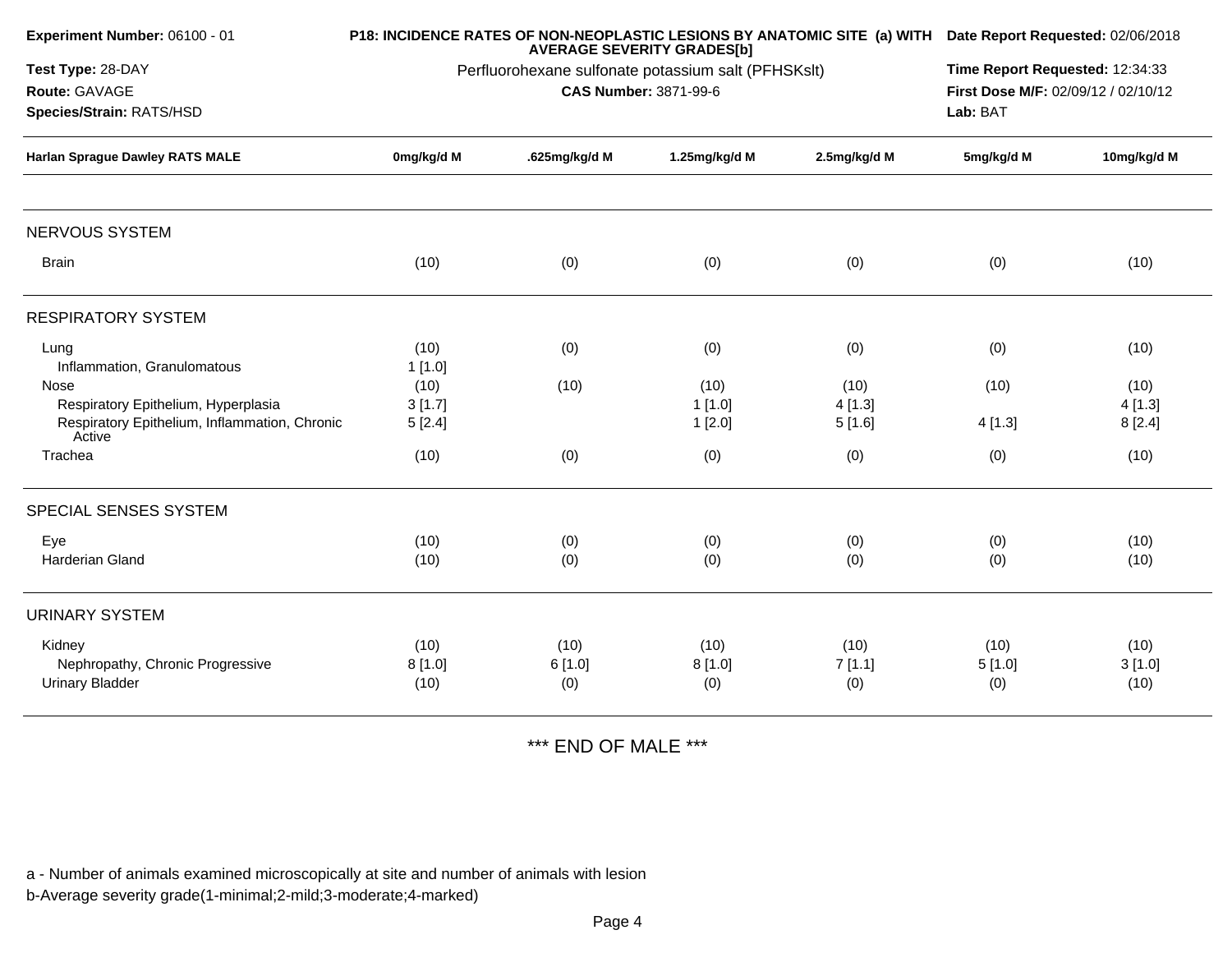| <b>Experiment Number: 06100 - 01</b>                                                 |                                                     |                              | P18: INCIDENCE RATES OF NON-NEOPLASTIC LESIONS BY ANATOMIC SITE (a) WITH Date Report Requested: 02/06/2018<br>Time Report Requested: 12:34:33 |               |             |             |
|--------------------------------------------------------------------------------------|-----------------------------------------------------|------------------------------|-----------------------------------------------------------------------------------------------------------------------------------------------|---------------|-------------|-------------|
| Test Type: 28-DAY                                                                    | Perfluorohexane sulfonate potassium salt (PFHSKslt) |                              |                                                                                                                                               |               |             |             |
| Route: GAVAGE                                                                        |                                                     | <b>CAS Number: 3871-99-6</b> |                                                                                                                                               |               |             |             |
| Species/Strain: RATS/HSD<br><b>Harlan Sprague Dawley RATS FEMALE</b>                 |                                                     | Lab: BAT                     |                                                                                                                                               |               |             |             |
|                                                                                      | 0mg/kg/d F                                          | 3.12mg/kg/d F                | 6.25mg/kg/d F                                                                                                                                 | 12.5mg/kg/d F | 25mg/kg/d F | 50mg/kg/d F |
| <b>Disposition Summary</b>                                                           |                                                     |                              |                                                                                                                                               |               |             |             |
| <b>Animals Initially In Study</b><br><b>Early Deaths</b><br><b>Survivors</b>         | 10                                                  | 10                           | 10                                                                                                                                            | 10            | 10          | 10          |
| <b>Terminal Sacrifice</b>                                                            | 10                                                  | 10                           | 10                                                                                                                                            | 10            | 10          | 10          |
| <b>Animals Examined Microscopically</b>                                              | 10                                                  | 10                           | 10                                                                                                                                            | 10            | 10          | 10          |
| <b>ALIMENTARY SYSTEM</b>                                                             |                                                     |                              |                                                                                                                                               |               |             |             |
| Esophagus                                                                            | (10)                                                | (0)                          | (0)                                                                                                                                           | (0)           | (0)         | (10)        |
| Intestine Large, Cecum                                                               | (10)                                                | (0)                          | (0)                                                                                                                                           | (0)           | (0)         | (10)        |
| Intestine Large, Colon                                                               | (10)                                                | (0)                          | (0)                                                                                                                                           | (0)           | (0)         | (10)        |
| Intestine Large, Rectum                                                              | (10)                                                | (0)                          | (0)                                                                                                                                           | (0)           | (0)         | (10)        |
| Intestine Small, Duodenum                                                            | (10)                                                | (0)                          | (0)                                                                                                                                           | (0)           | (0)         | (10)        |
| Intestine Small, Ileum                                                               | (10)                                                | (0)                          | (0)                                                                                                                                           | (0)           | (0)         | (10)        |
| Intestine Small, Jejunum                                                             | (10)                                                | (0)                          | (0)                                                                                                                                           | (0)           | (0)         | (10)        |
| Liver                                                                                | (10)                                                | (10)                         | (10)                                                                                                                                          | (10)          | (10)        | (10)        |
| Pancreas                                                                             | (10)                                                | (10)                         | (10)                                                                                                                                          | (10)          | (10)        | (10)        |
| Salivary Glands                                                                      | (10)                                                | (0)                          | (0)                                                                                                                                           | (0)           | (0)         | (10)        |
| Stomach, Forestomach                                                                 | (10)                                                | (0)                          | (0)                                                                                                                                           | (0)           | (0)         | (10)        |
| Stomach, Glandular                                                                   | (10)                                                | (0)                          | (0)                                                                                                                                           | (0)           | (0)         | (10)        |
| <b>CARDIOVASCULAR SYSTEM</b>                                                         |                                                     |                              |                                                                                                                                               |               |             |             |
| <b>Blood Vessel</b>                                                                  | (10)                                                | (0)                          | (0)                                                                                                                                           | (0)           | (0)         | (10)        |
| Heart                                                                                | (10)                                                | (0)                          | (0)                                                                                                                                           | (0)           | (0)         | (10)        |
| <b>ENDOCRINE SYSTEM</b>                                                              |                                                     |                              |                                                                                                                                               |               |             |             |
| <b>Adrenal Cortex</b>                                                                | (10)                                                | (0)                          | (0)                                                                                                                                           | (0)           | (0)         | (10)        |
| Adrenal Medulla                                                                      | (10)                                                | (0)                          | (0)                                                                                                                                           | (0)           | (0)         | (10)        |
| Parathyroid Gland                                                                    | (10)                                                | (0)                          | (0)                                                                                                                                           | (0)           | (0)         | (8)         |
| <b>Pituitary Gland</b>                                                               | (10)                                                | (0)                          | (0)                                                                                                                                           | (0)           | (0)         | (10)        |
| <b>Thyroid Gland</b>                                                                 | (10)                                                | (10)                         | (10)                                                                                                                                          | (10)          | (10)        | (10)        |
| Number of opimals examined microscopically at eite and number of opimals with logion |                                                     |                              |                                                                                                                                               |               |             |             |

a - Number of animals examined microscopically at site and number of animals with lesion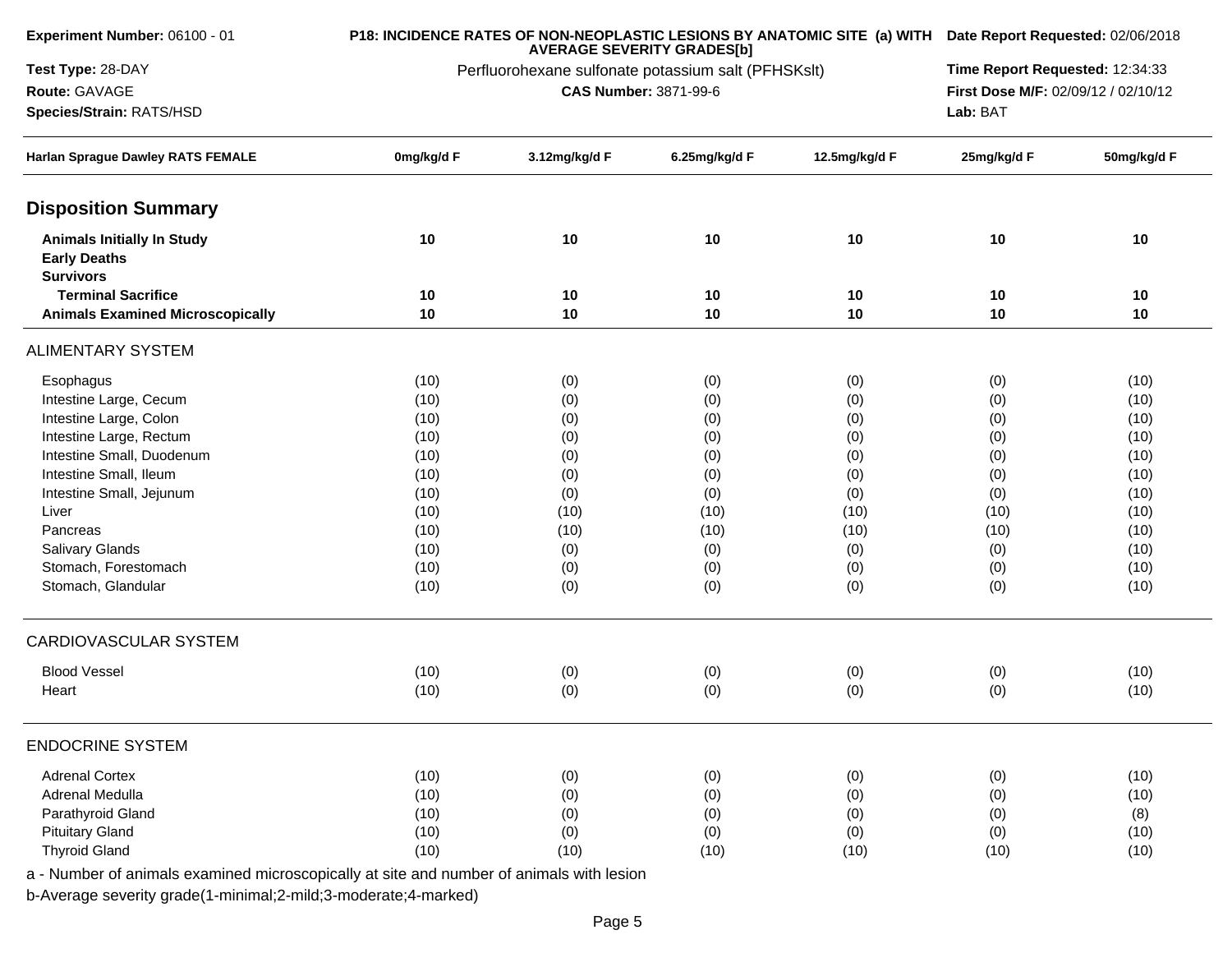| Experiment Number: 06100 - 01                                                            |                                                     | P18: INCIDENCE RATES OF NON-NEOPLASTIC LESIONS BY ANATOMIC SITE (a) WITH Date Report Requested: 02/06/2018<br>Time Report Requested: 12:34:33 |               |               |             |             |  |
|------------------------------------------------------------------------------------------|-----------------------------------------------------|-----------------------------------------------------------------------------------------------------------------------------------------------|---------------|---------------|-------------|-------------|--|
| Test Type: 28-DAY                                                                        | Perfluorohexane sulfonate potassium salt (PFHSKslt) |                                                                                                                                               |               |               |             |             |  |
| Route: GAVAGE                                                                            |                                                     | <b>CAS Number: 3871-99-6</b>                                                                                                                  |               |               |             |             |  |
| Species/Strain: RATS/HSD                                                                 |                                                     | Lab: BAT                                                                                                                                      |               |               |             |             |  |
| <b>Harlan Sprague Dawley RATS FEMALE</b>                                                 | 0mg/kg/d F                                          | 3.12mg/kg/d F                                                                                                                                 | 6.25mg/kg/d F | 12.5mg/kg/d F | 25mg/kg/d F | 50mg/kg/d F |  |
| <b>GENERAL BODY SYSTEM</b>                                                               |                                                     |                                                                                                                                               |               |               |             |             |  |
| None                                                                                     |                                                     |                                                                                                                                               |               |               |             |             |  |
| <b>GENITAL SYSTEM</b>                                                                    |                                                     |                                                                                                                                               |               |               |             |             |  |
| <b>Clitoral Gland</b>                                                                    | (9)                                                 | (0)                                                                                                                                           | (0)           | (0)           | (0)         | (10)        |  |
| Ovary                                                                                    | (10)                                                | (10)                                                                                                                                          | (10)          | (10)          | (10)        | (10)        |  |
| Uterus                                                                                   | (10)                                                | (1)                                                                                                                                           | (1)           | (3)           | (0)         | (10)        |  |
| Bilateral, Dilation                                                                      | 1[2.0]                                              | 1[2.0]                                                                                                                                        | 1[2.0]        | 3[2.0]        |             | 1[1.0]      |  |
| <b>HEMATOPOIETIC SYSTEM</b>                                                              |                                                     |                                                                                                                                               |               |               |             |             |  |
| <b>Bone Marrow</b>                                                                       | (10)                                                | (10)                                                                                                                                          | (10)          | (10)          | (10)        | (10)        |  |
| Lymph Node, Mandibular                                                                   | (10)                                                | (0)                                                                                                                                           | (0)           | (0)           | (0)         | (10)        |  |
| Lymph Node, Mesenteric                                                                   | (10)                                                | (0)                                                                                                                                           | (0)           | (0)           | (0)         | (10)        |  |
| Spleen                                                                                   | (10)                                                | (10)                                                                                                                                          | (10)          | (10)          | (10)        | (10)        |  |
| Thymus                                                                                   | (10)                                                | (0)                                                                                                                                           | (0)           | (0)           | (0)         | (10)        |  |
| <b>INTEGUMENTARY SYSTEM</b>                                                              |                                                     |                                                                                                                                               |               |               |             |             |  |
| Mammary Gland                                                                            | (10)                                                | (0)                                                                                                                                           | (0)           | (0)           | (0)         | (10)        |  |
| Skin                                                                                     | (10)                                                | (0)                                                                                                                                           | (0)           | (0)           | (0)         | (10)        |  |
| MUSCULOSKELETAL SYSTEM                                                                   |                                                     |                                                                                                                                               |               |               |             |             |  |
| Bone                                                                                     | (10)                                                | (0)                                                                                                                                           | (0)           | (0)           | (0)         | (10)        |  |
| NERVOUS SYSTEM                                                                           |                                                     |                                                                                                                                               |               |               |             |             |  |
| <b>Brain</b>                                                                             | (10)                                                | (0)                                                                                                                                           | (0)           | (0)           | (0)         | (10)        |  |
| a - Number of animals examined microscopically at site and number of animals with lesion |                                                     |                                                                                                                                               |               |               |             |             |  |